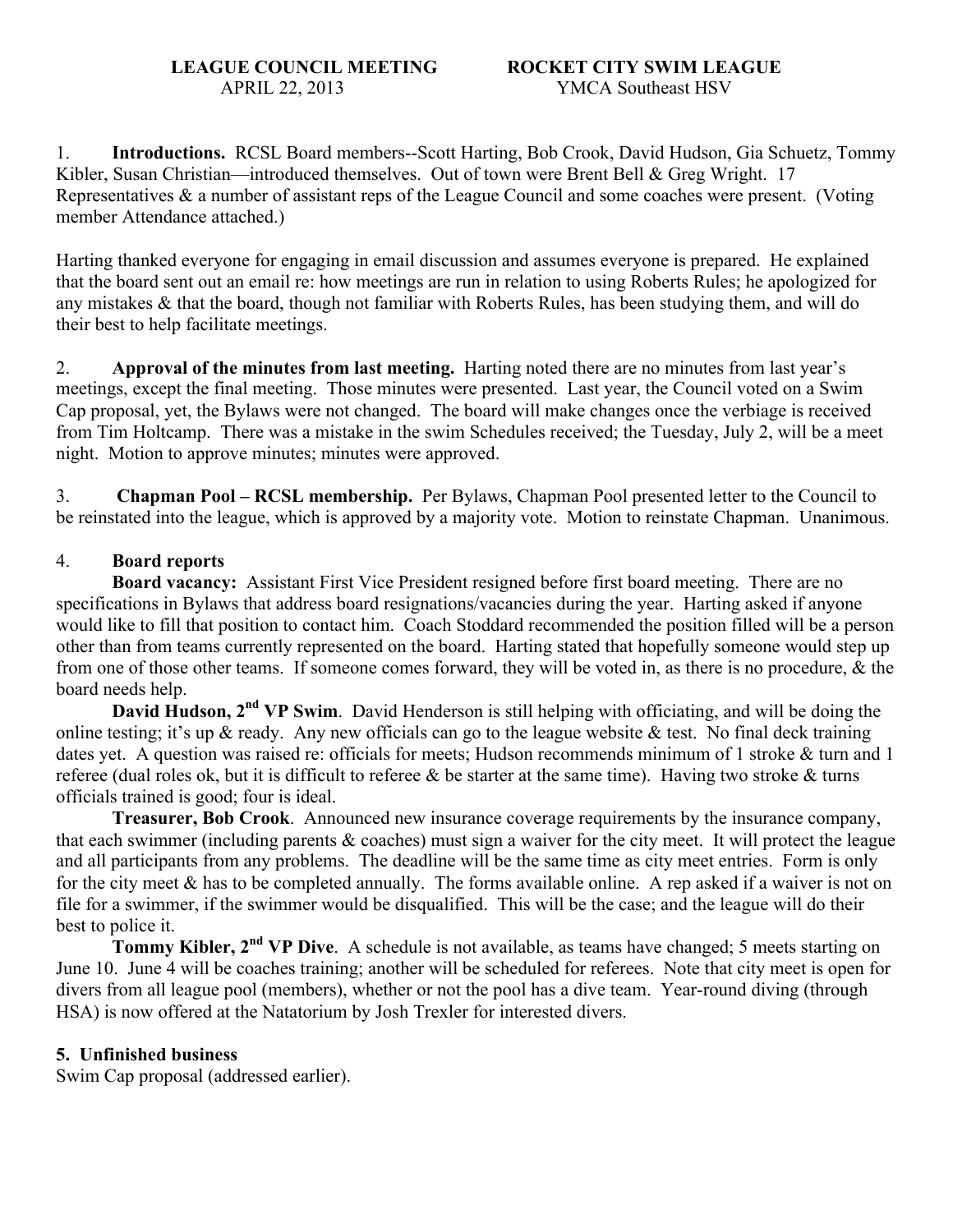#### **6. New business**

The board reviewed 7 proposals & decided to state whether they favor, do not favor, or are neutral re: proposals. Beth Moore, Blossomwood, disagreed that the Board stating their opinion, and that as administrators, they cannot do this, as the President has no voting power. Hudson explained that the board felt it was duty to serve the League Council and make sure that the proposals make sense & to review them, that most boards have the right to say what their opinion, and that the League does not have to listen to their opinion. Moore stated it is not fair to the representatives who vote based on their pools. She stated that the board should have no opinion & should only present proposals. Coach Stoddard asked if their proposal could be presented without board opinion, but Harting stated the board will continue with its current stance. Hudson explained that the Council reps should make a proposal to change the Bylaws to state that the board has no voice in proposal submissions, if they do not approve of the current status.

**Parliamentary review** – David Hudson explained how Reps can stand up and address the proposals (up to 10) minutes). After finishing/time limit, other reps can speak; after each is given a chance, a rep can speak again for a final 10 minutes. Interruptions are not allowed.

Hudson noted if Reps do not want the meetings to run this way (under Roberts Rules), then any can make a proposal to change this. A rep commented that 10 minutes twice is very liberal. Coach Carr questioned whether coaches were required to attend this meeting, referring to the Rules of Competition. It was confirmed that coaches were not required for this meeting; and the meeting announcement stated "to pool representatives". **Section 5.** 

**Required Meetings. Section 6. All representatives and coaches will be required to attend two meetings each year: 1) Dual Meet Meeting scheduled for the Monday immediately before Dual Meets begin, and 2) City Meet Meeting at a time to be determined by the 1st Vice President of Swimming in charge of the City Meet and the 2nd Vice President in charge of Diving.**

Harting stated that, overall, the Bylaws are not specific & clear, and he recommended that the Council consider their revision. Harting noted roll call is not going to be done, as all reps signed in upon entrance.

### **2013-1 PROPOSAL: Place judges.**

ARTICLE V: General League Rules for Swimming Competition

The order of finish is determined by the place judges unless the host pool is equipped with an electronic system then the determination of place and time will be established as defined in the United States Swimming (USS) Technical Rules and equipment use for the meet.

#### *Board does not favor.*

Proposal voted on: 8 yes / 9 no; not passed.

### **2013-2 PROPOSAL: Place Judges Officals.**

ARTICLE V: General League Rules for Swimming Competition

Place Judges: Place judges: Two (2) required. Across –the-board method will be used. Visiting team may provide one (1). Unless the host pool is equipped with an electronic system then the determination of place and time will be established as defined in the United States Swimming (USS) Technical Rules and equipment use for the meet.

*Board does not favor.*

Proposal voted on; 3 yes / 14 no; not passed.

### **2013-3 PROPOSAL: Use of Starting Blocks during Dual Meets**

ARTICLE V: General League Rules for Swimming Competition Starting blocks may be used, but any swimmer has the option of not using the block with out penalty. *Board does not favor.*

Proposal voted on; 1 yes / 15 no / 1 abstention; not passed.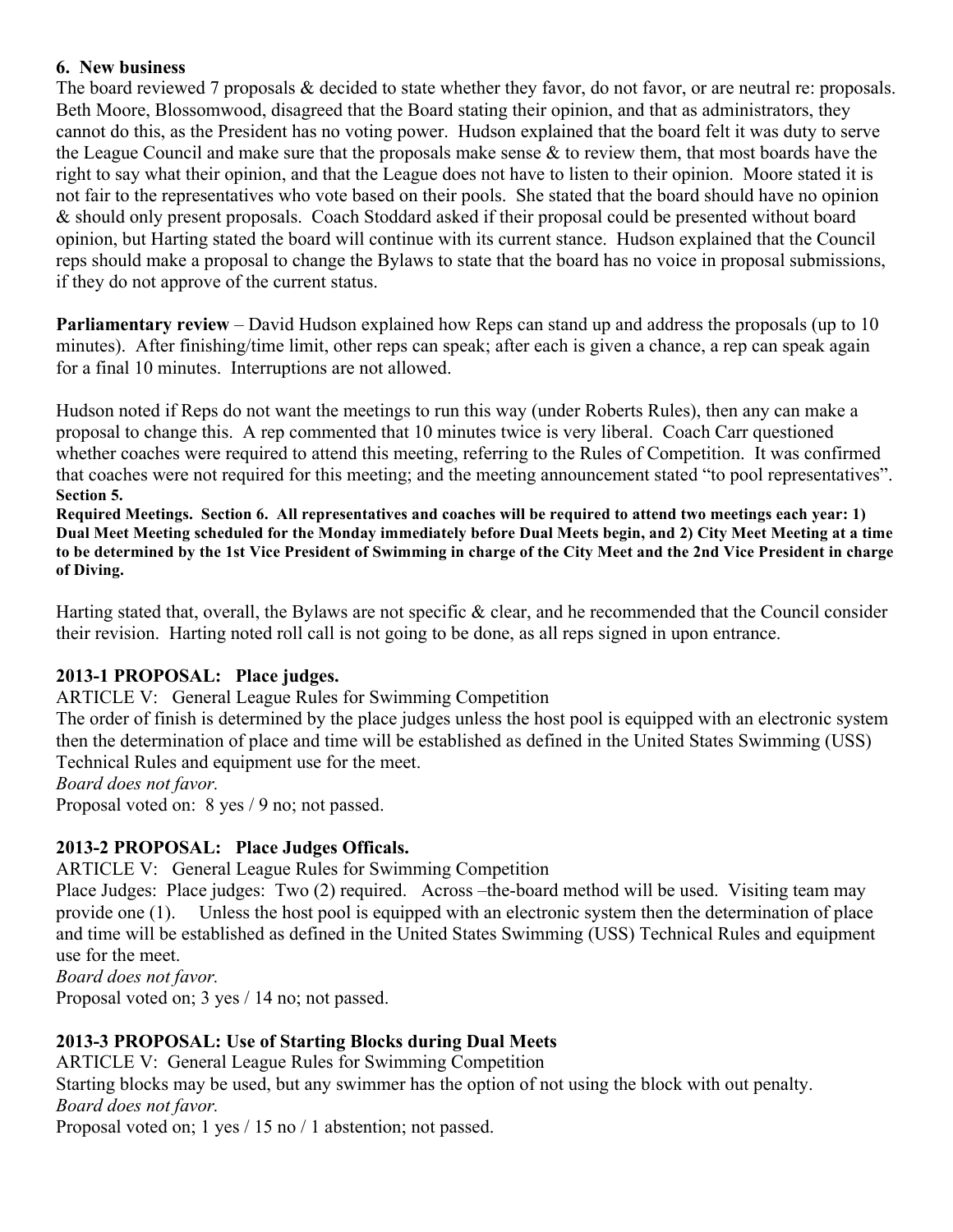## **2012-4 PROPOSAL: Age Groups**

ARTICLE V: General League Rules for Swimming Competition

Fifteen through eighteen years old, no collegiate swimmers. The age of Eighteen Years will be limited to competing the summer immediately after high school graduation. No collegiate swimmers will be allowed to compete in RSCL.

*Board favors.*

Proposal voted on; 2 yes / 14 no; not passed.

## **2013-5 PROPOSAL: Competitor Age Groups**

ARTICLE IV: Miscellaneous

The eligibility of a swimmer in a particular age group will be determined by May 1<sup>st</sup> of each calendar year. A swimmer will be placed in the appropriate age group by using their age on May  $1<sup>st</sup>$  each calendar year. *Board favors.*

Sherwood Representatives asked to consider the verbage "at the date of the first meet" (considering possible May dual meets). Barbara Stokes, Representative from Redstone, proposed a change to June 1. Seconded. *The eligibility of a swimmer in a particular age group will be determined by June 1st of each calendar year. A swimmer will be placed in the appropriate age group by using their age on June 1st each calendar year.* 

Beth Wood, Blossomwood, noted that her pool is against this proposal, that there always is going to be someone not happy with the birthday, and affects a lot of people. She noted as we just voted down the last proposal re: age 18 swimmers, this proposal opens up the swimming to 18 year olds and creates problems with records. She strongly recommends not changing it, as it hasn't been changed in 30 years.

Kristin Moore, Monte Sano, concurred with Moore's comments verbatim.

Proposal voted on; 7 yes / 9 no; not passed.

### **2013-6 PROPOSAL: Mandatory Swim Requirement for all team members.**

ARTICLE II: DUAL MEET COMPETITION (New Section number) Section 3. Every swimmer on the team's roster, age 8 through 17, must be given the opportunity to swim at least one event for points during the dual meet season. *Board is neutral.*

Proposal voted on; 1 yes / 15 no / 1 abstain; not passed.

### **2013-8 PROPOSAL: Clarification of age groups for RCSL dual meet and city meet Records**

Any individual (or relay with participant in it) greater than the age of 17 shall not be eligible for consideration with respect to official RCSL. *Board is neutral.*

Proposal voted on; 1 yes / 15 no; not passed.

Harting thanked Glenn Carr for starting the conversation, and noted the League Reps participating in the extensive online discussion & being prepared to vote.

**7. Announcements** – next meeting will be set for Monday in mid-May, after brief discussion on possible dates.

YMCA representative, Carole Forbes, asked all to put away chairs. **THANK YOU, Ms. Forbes for allowing the meeting to be held at the Y.**

Question rose if Monte Sano was going to have an invitational meet. They confirmed there will not be one.

**8. Adjournment** at 7:15.